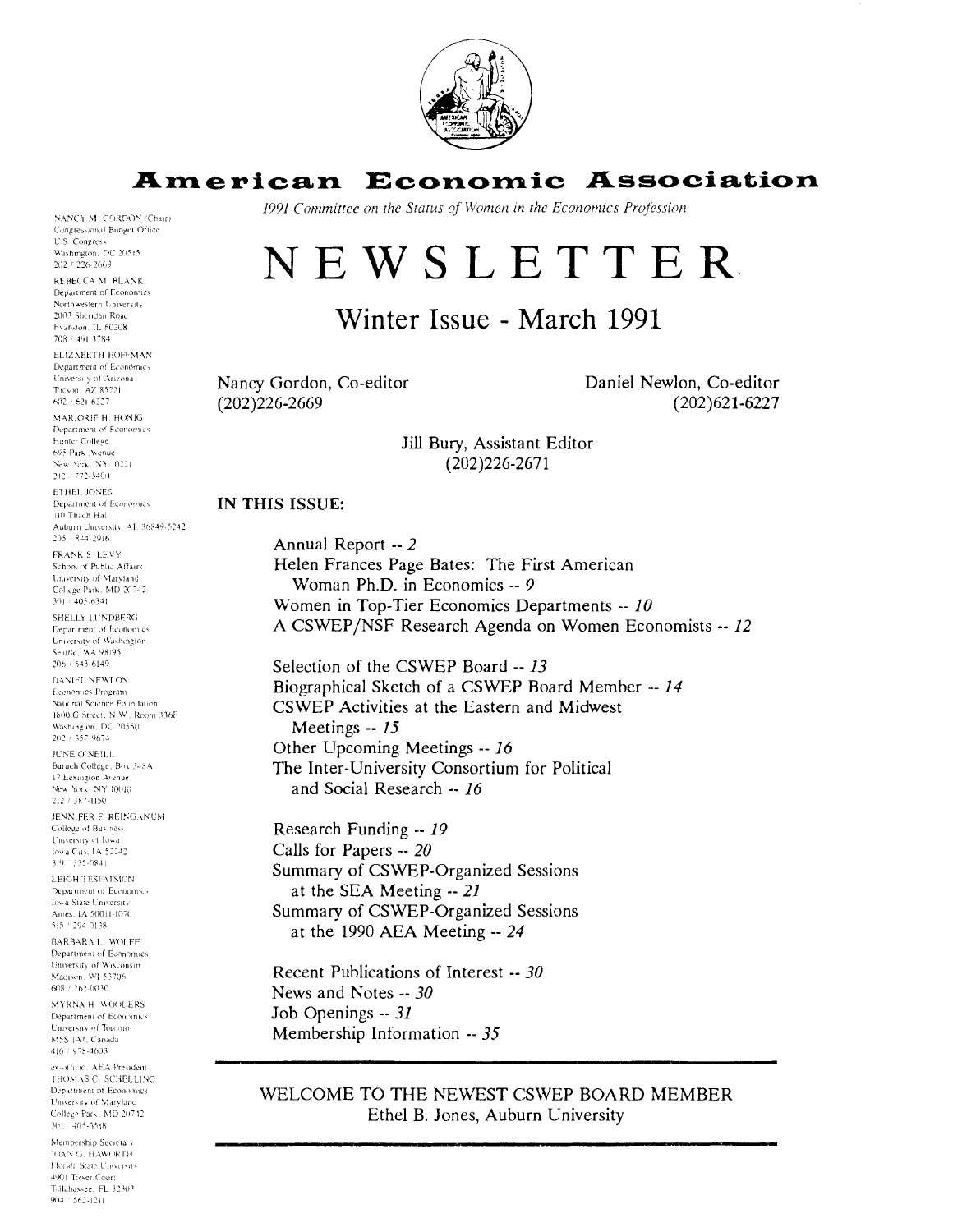#### COMMITTEE ON THE STATUS OF WOMEN IN THE ECONOMICS PROFESSION ANNUAL REPORT, 1990

The Committee on the Status of Women in the Economics Profession (CSWEP) has been charged by the American Economic Association (AEA) with monitoring the position of women in the profession and undertaking activities to improve it. This report examines the advancement of women economists in academia, compares this progress with what might be expected, and describes the Committee's activities during the past year.

## Are Women Economists As Likelv As Men To Be Hired And Promoted?

The proportion of assistant professors who are women has been rising as one would expect based on the growing proportion of Ph.D.'s in economics awarded to women, but their progress into the ranks of associate and full professor appears to be lagging somewhat. This conclusion is based primarily on data about graduate economics departments (defined as those that award Ph.D.'s) that responded to the AEA's Universal Academic Questionnaire (UAQ) between 1974 and 1989.'

Two parallel analyses of full-time faculty were conducted for this report: One used data from 150 graduate economics departments that responded to the questionnaire in any year, while the other examined the 43 departments that responded in almost every year.<sup>2</sup> Because of the similarity in results, only the analysis for the larger sample of departments is reported here.

The proportion of assistant professors and of associate professors who were women approximately tripled between 1974 and 1989 -- rising from 8 percent to 20 percent and from **3** percent to 9 percent, respectively (see Figure 1).<sup>3</sup> In contrast, the proportion of full professors who were women grew from about 2 percent in the late 1970s to about 3 percent in the late 1980s. Because about one-half of all tenure-track and tenured economics faculty at departments in the sample were full professors, the proportion of all faculty who were women was about 9 percent in 1989, which represented a doubling of the proportion from the 1970s.

Differences in the employment of women faculty by different types of institutions have not been dramatic. Women assistant professors of economics were somewhat more Likely to be employed by public institutions in the 1980s than men, while there was little difference between public and private institutions for associate or full professors (see Figure 2). When departments are ranked by the scholarly quality of their faculty, it appears that women assistant professors might have been

**<sup>1.</sup>** The Committee thanks Eric Guille, Jodi Korb, Charles Scott, Arantza Ugidos, Jackie Vander Brug, and Bruce Vavrichek for their contributions to this report.

<sup>2.</sup> In both cases, departments of agricultural economics were excluded. The 43 departments are those that did not respond in at most two consecutive years.

<sup>3.</sup> In this analysis, the proportion who are women is always of the comparable group of faculty-in this case, it is the percent of faculty with the same rank who are women.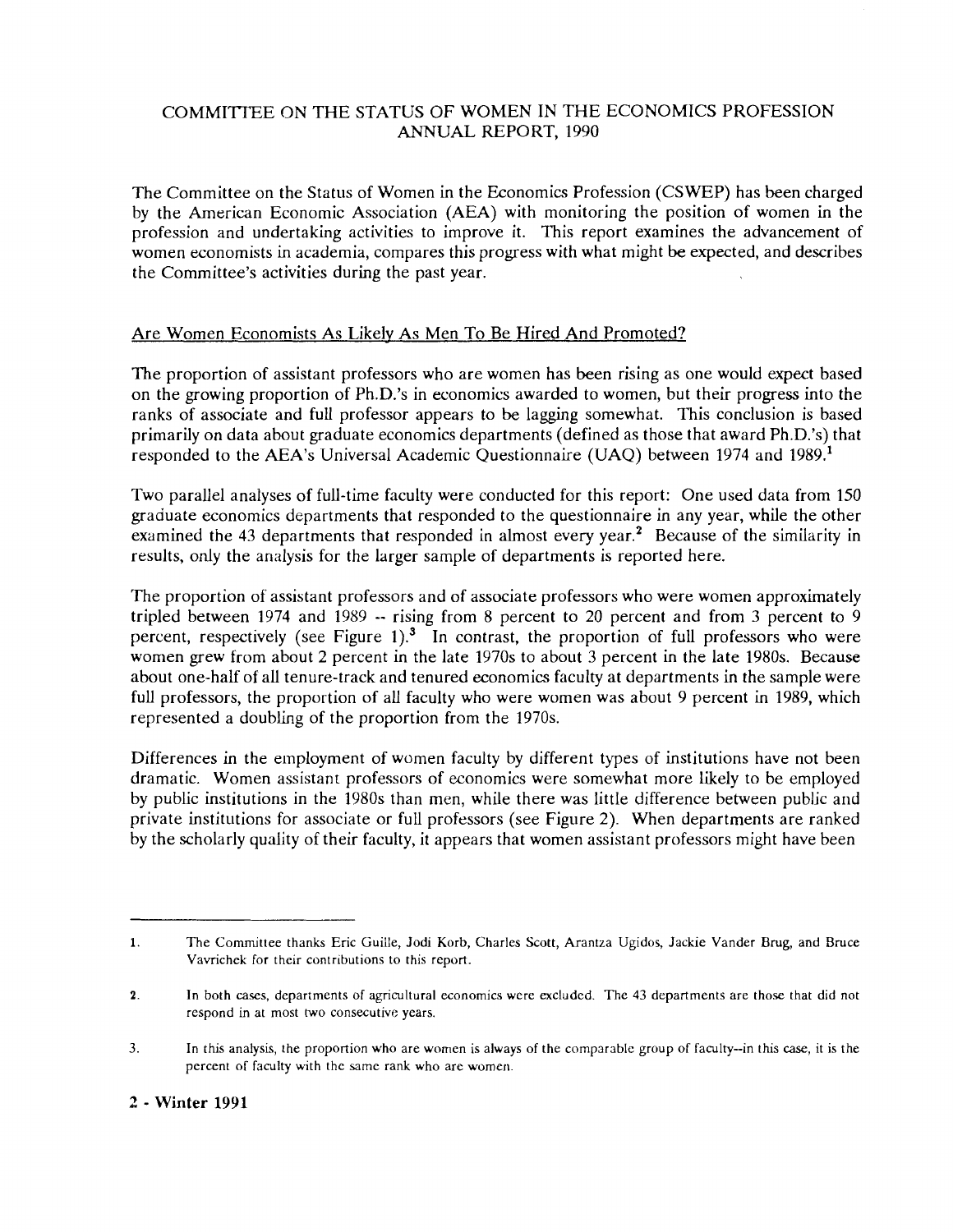PROPORTION OF FACULTY IN GRADUATE DEPARTMENTS WHO ARE FIGURE 1. WOMEN, BY RANK: 1974-1989





NOTE: Graduate departments are those that award Ph.D.'s.

#### PROPORTION OF FACULTY IN GRADUATE DEPARTMENTS WHO ARE FIGURE 2. WOMEN, BY RANK AND TYPE OF INSTITUTION: 1974-89





NOTE: Graduate departments are those that award Ph.D.'s.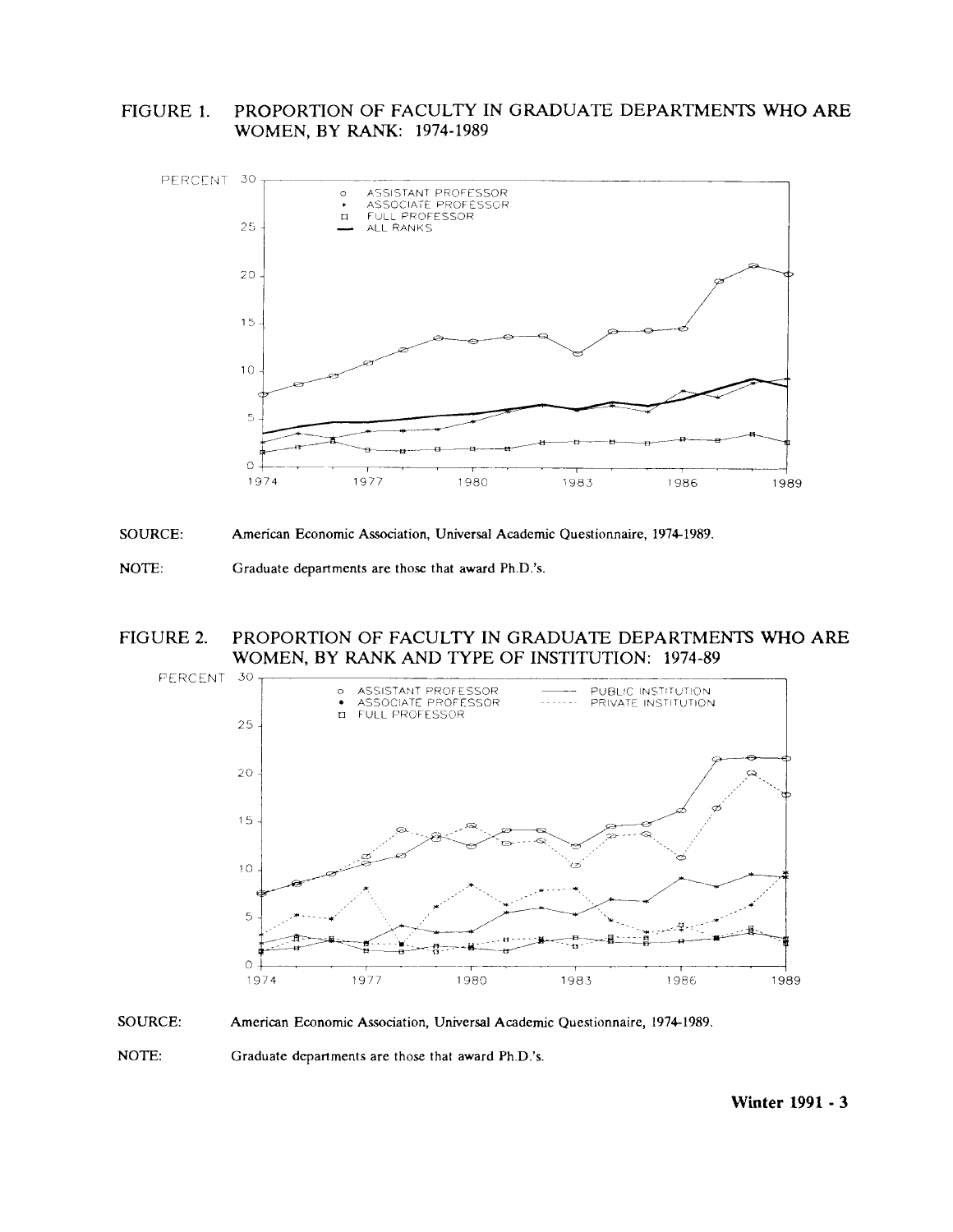employed by lower-quality schools relatively more often than men during the 1980s; whereas, there was little difference for associate or full professors, as shown in Figure 3.<sup>4</sup>

How does the progress of women through the academic ranks compare with what would be expected if hiring and promotion decisions were unaffected by gender? Figure 4 shows that the proportion of newly hired assistant professors who were women has risen as expected -- it resembled the proportion of new recipients of Ph.D.'s in economics who were women, at least until late in the 1980s.<sup>5</sup>

The proportion of newly hired or newly promoted associate (and full) professors who were women has also been rising, as shown in Figure 5, but assessing this growth is more difficult because, a *priori*, it is not clear what the standard of comparison should be. To deal with this problem, actual data were compared with the results of a simple model that simulates the promotion process in academia. The assumptions underlying the model were determined by data about the flow of faculty into each rank (that is, newly hired individuals and those promoted from the lower rank) and about the flow out of each rank (that is, faculty who left the department and those who were promoted into the next rank).<sup>6</sup> In particular, the model assumes that, on average, full professors remain in a department for 20 years; that promotion to full professor is decided, on average, seven years after promotion to associate professor; that promotion to associate professor is decided, on average, five years after being hired as an assistant professor; and that women are hired as assistant professors in the same proportion as they receive newly awarded Ph.D.'s in economics.<sup>7</sup> In addition, the model assumes that the distribution of talent and motivation is the same for female economists as for male economists and, hence, that the probability of an individual being promoted is not related to gender.

Figure 6 compares the implications of the model with what actually happened. The proportion of assistant professors who were women increased as the model projects over the 1974-1989 period, with the actual proportion exceeding the projected one in the first half of the period and falling

#### 4 - Winter **1991**

<sup>4.</sup> The scholarly quality of economics departments was based on data for 93 graduate economics departments reported in: National Research Council, An Assessment of Research-Doctorate Programs in the United States: Social and Behavioral Sciences (Washington, D.C.: National Academy Press, 1982). The data examined here included 88 of those departments; the remaining 62 departments (of the 150 on which this report **k** based) that were not included in the National Research Council's study were excluded from the calculations for Figure **3.** 

<sup>5.</sup> Data on newly awarded Ph.D.'s in economics are reported in: National Science Foundation, Science and Engineering Doctorates: 1960-1989. They are based on all graduate departments in the United States.

**<sup>6.</sup>** For each year, the percentage of faculty in each of these categories was averaged wer the departments that responded in that year. Because these percentages were reasonably stable over the 1974-1989 period, the sixteenyear averages were used in the simulation model.

<sup>7.</sup> In 1975, for example, the model assumes that the proportion of faculty leaving the rank of full professor who were women depended on the proportion of doctoral recipients who were women in 1943 (that is, 32 years earlier because these faculty, on average, spent *20* years as full professors and took 12 years to reach that rank after **being**  hired as assistant professors). Because actual data on doctoral recipiency were not available for years prior to **1960,**  the model assumes that the proportion awarded to women was 4 percent in each earlier year -- about the same as in the early 1960s. This assumption is conservative – that is, it tends to lower the projected proportion of full professors who are women - because doctoral recipiency in the early years affects only the simulated outflow of women full professors.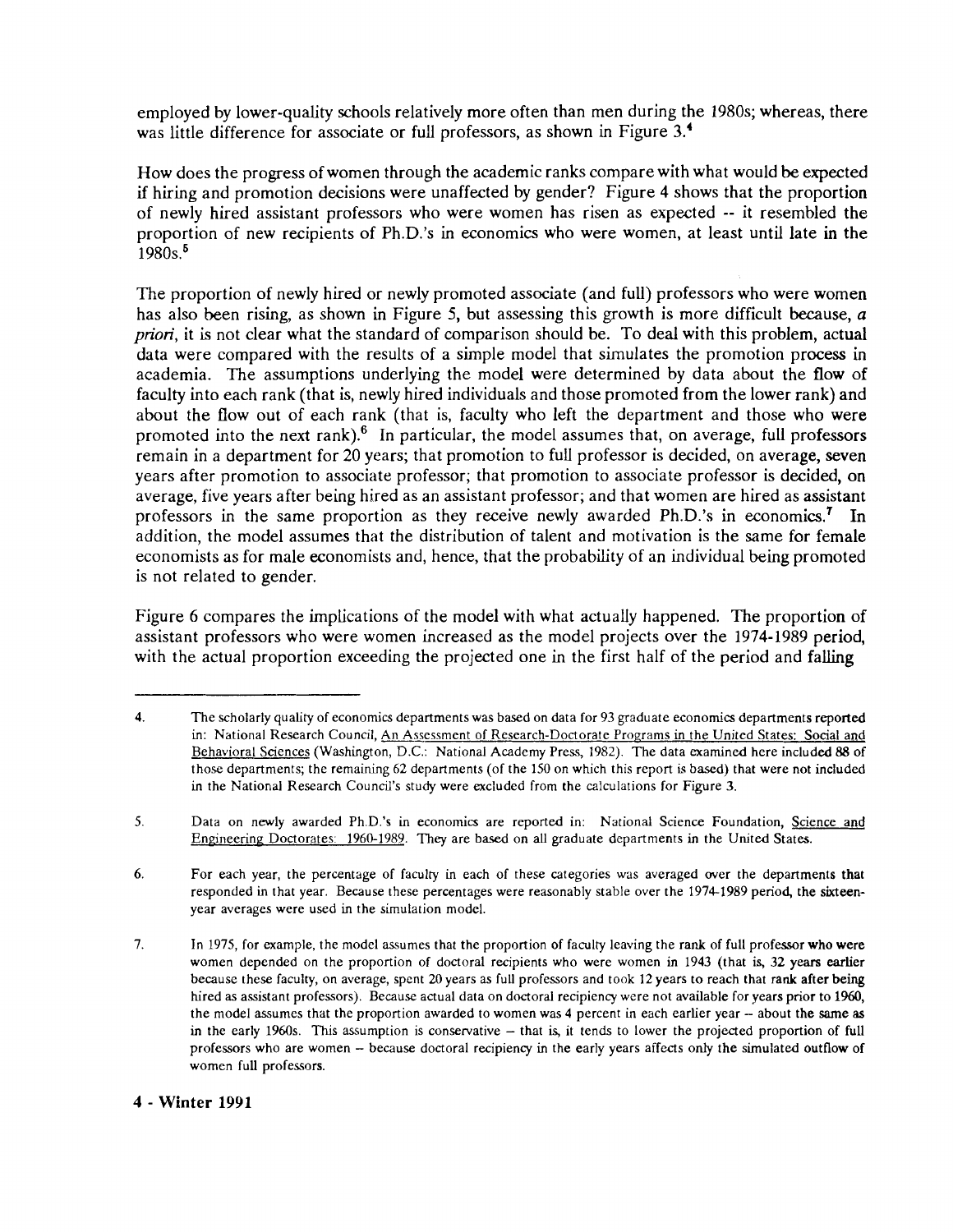FIGURE 3. PROPORTION OF FACULTY IN GRADUATE DEPARTMENTS WHO ARE WOMEN, BY RANK AND QUALITY OF DEPARTMENT: 1974-1989







#### FIGURE 4: PROPORTION OF NEWLY HIRED ASSISTANT PROFESSORS  $IN$ GRADUATE DEPARTMENTS, AND PROPORTION OF NEWLY AWARDED PH.D.'S IN ECONOMICS, WHO ARE WOMEN: 1974-1989



NOTE: See notes to Figure 3.

Winter 1991 - 5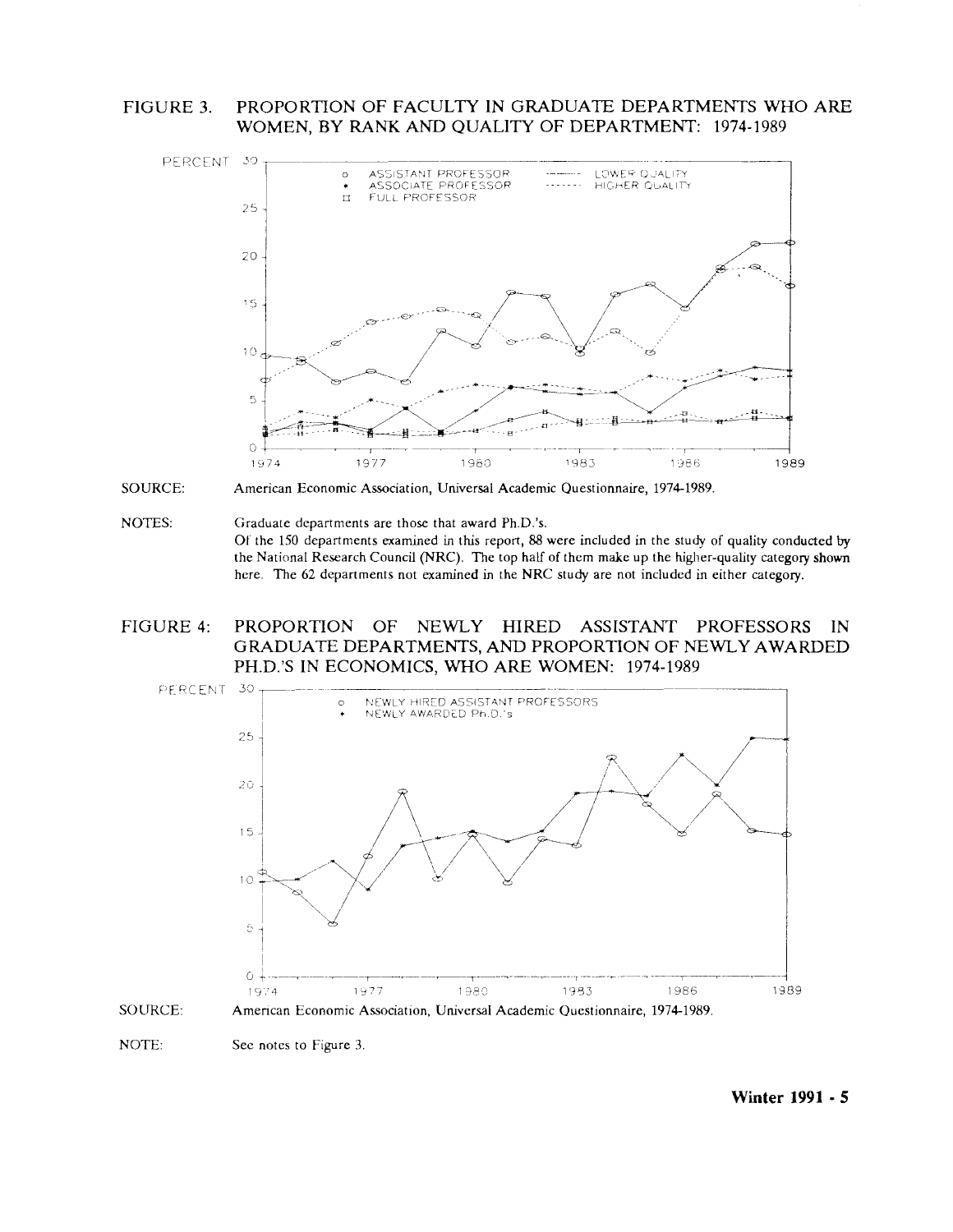FIGURE 5. PROPORTION OF NEW ASSOCIATE AND FULL PROFESSORS IN GRADUATE DEPARTMENTS WHO ARE WOMEN: **1974- 1989** 



NOTE: Graduate departments are those that award Ph.D.'s.

New associate (full) professors are those who were just promoted to the rank of associate (full) professor or who were newly hired as associate (full) professors.

#### FIGURE 6. ACTUAL AND SIMULATED PROPORTION OF FACULTY IN GRADUATE DEPARTMENTS WHO ARE WOMEN, BY RANK: **1974-1989**





**6** - **Winter 1991**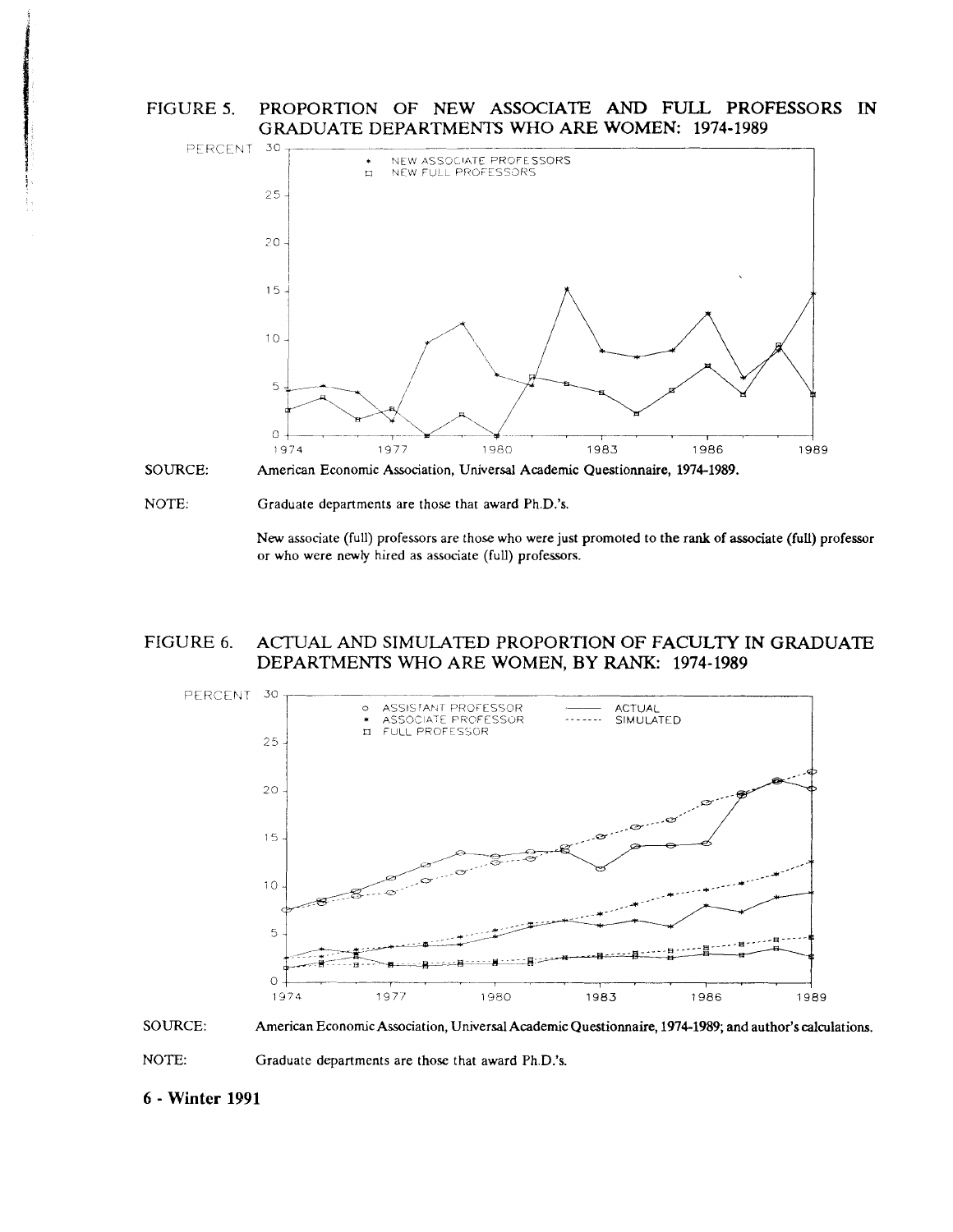below for much of the second half. In contrast, the actual proportions of associate professors and full professors who were women have been below the levels projected by the model in most years and consistently below since 1982.

These results can be seen as both discouraging and encouraging. Unfortunately, they support the belief that women's progress to the ranks of associate and full professor has been slower than it should have been. More positively, though, they indicate that any shortfall -- especially in the proportion of full professors who are women -- is considerably less than might be assumed based on the much faster growth in the proportion of assistant professors who are women. In other words, that simple comparison neglects the fact that, on average, it takes more than a decade to advance from assistant to full professor.

What might we conclude about the future? On the one hand, the rising proportion of assistant professors of economics who are women indicates that there is a growing pool of women to be promoted to associate and full professor. On the other hand, if women assistant professors are disproportionately located at lower-quality departments, growth in the proportion of associate and full professors who are women may be limited at the better schools. Moreover, the actual increase in the proportion of full professors who are women over the next decade will be largely constrained by what has already happened for associate professors. Yet, the actual proportion of associate professors who are women has been noticeably below the simulated proportion since 1982. Thus, the gap between the actual and the simulated proportion of full professors who are women is likely to grow in coming years. While future research may be able to shed some light on why these patterns persist, expanding women's participation in the economics profession may also require examining the interpersonal dynamics within graduate programs and departments.

## The Committee's Recent Activities

CSWEP pursued several activities in 1990 designed to help women advance in the economics profession. As part of its ongoing efforts to expand the participation of women economists on the program of the AEA's annual meetings, the Board organized six sessions for 1990 -- three on gender-related topics and three on technology and productivity. In addition, each person asked by the President-elect to organize an invited-paper session was sent a list of experienced women economists who specialize in the same fields as the organizer. These reminders of possible participants have been associated with greater participation of women. $\delta$  As well, to facilitate networking at the annual meeting among economists who support CSWEP's goals, CSWEP sponsored a hospitality suite and a reception followed its business meeting.

Another major activity was publishing three issues of the CSWEP Newsletter, the contents of which are designed primarily to help young economists advance. Each issue contains information about sources of research funding and calls for papers, as well as articles on topics such as the annual job market and tips on writing publishable articles. In response to many requests for copies of articles

**<sup>8.</sup>** *See* **Cecilia A. Conrad, "Women Economists at the AEA Annual Meeting," Barnard College, Columbia University, New York, NY: 10027-6598 (Oaobcr 1990).**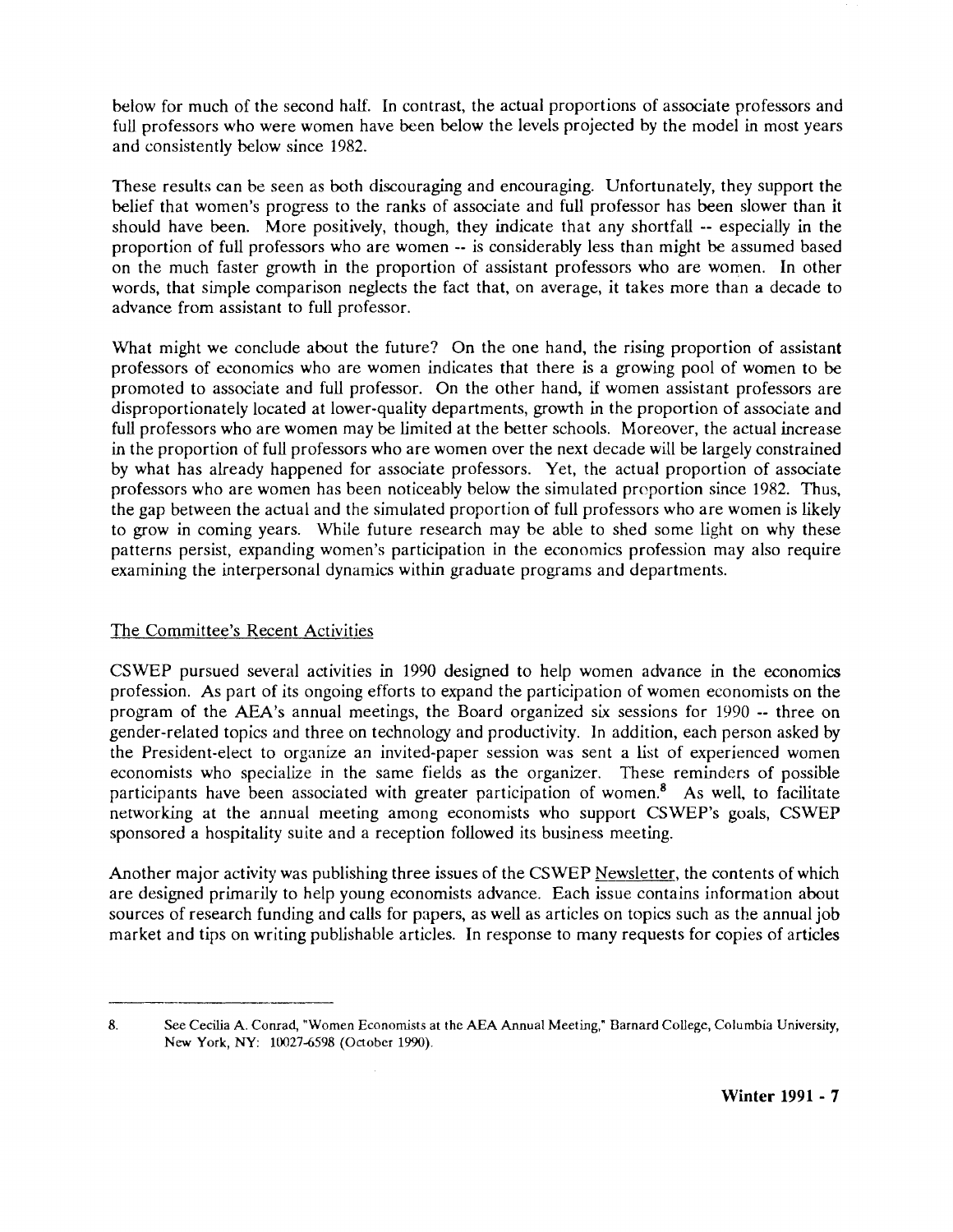from earlier issues, the Board also reprinted selected articles in a fourth issue of the Newsletter that is available free to dues-paying members or for \$8.

Updating and expanding the entries in the Roster of Women Economists absorbed a considerable amount of the Board's resources. The Roster contains information about women economists, including their employers, educational backgrounds, fields of specialization, and publications. It is used by employers searching for job candidates and by organizations seeking members of advisory committees and the like. The entire Roster, or selected portions of it, are available in computerreadable form or as mailing labels. In addition, the Roster appears in a printed volume every other year. The Board also continued its recent practice of informing advertisers in Job Openings for Economists and the CSWEP Newsletter about the Roster and how to use it.

Finally, the Board thanks Joan Haworth, the Committee's Membership Secretary, and her staff for their many contributions -- maintaining the Roster, updating it using the AEA's membership directory, preparing special mailings, and creating customized listings from the Roster, to name just a few. The Board is also grateful to three members whose terms expire this year. Shulamit Kahn organized many sessions and coordinated information about the availability of child care for several annual meetings of the **AEA.** She has also agreed to continue participating in an ongoing CSWEPsponsored research project comparing the career paths of female and male economists. Kathryn Morrison and Barbara Newell each co-edited an issue of the Newsletter and helped with projects to expand use of the Roster. The Board also thanks Jill Bury, who continues to contribute a great deal, including doing an outstanding job producing the Newsletter.

> Nancy M. Gordon Chair





**More Sylvia by Nicole Hollander** 

**8** - **Winter 1991**